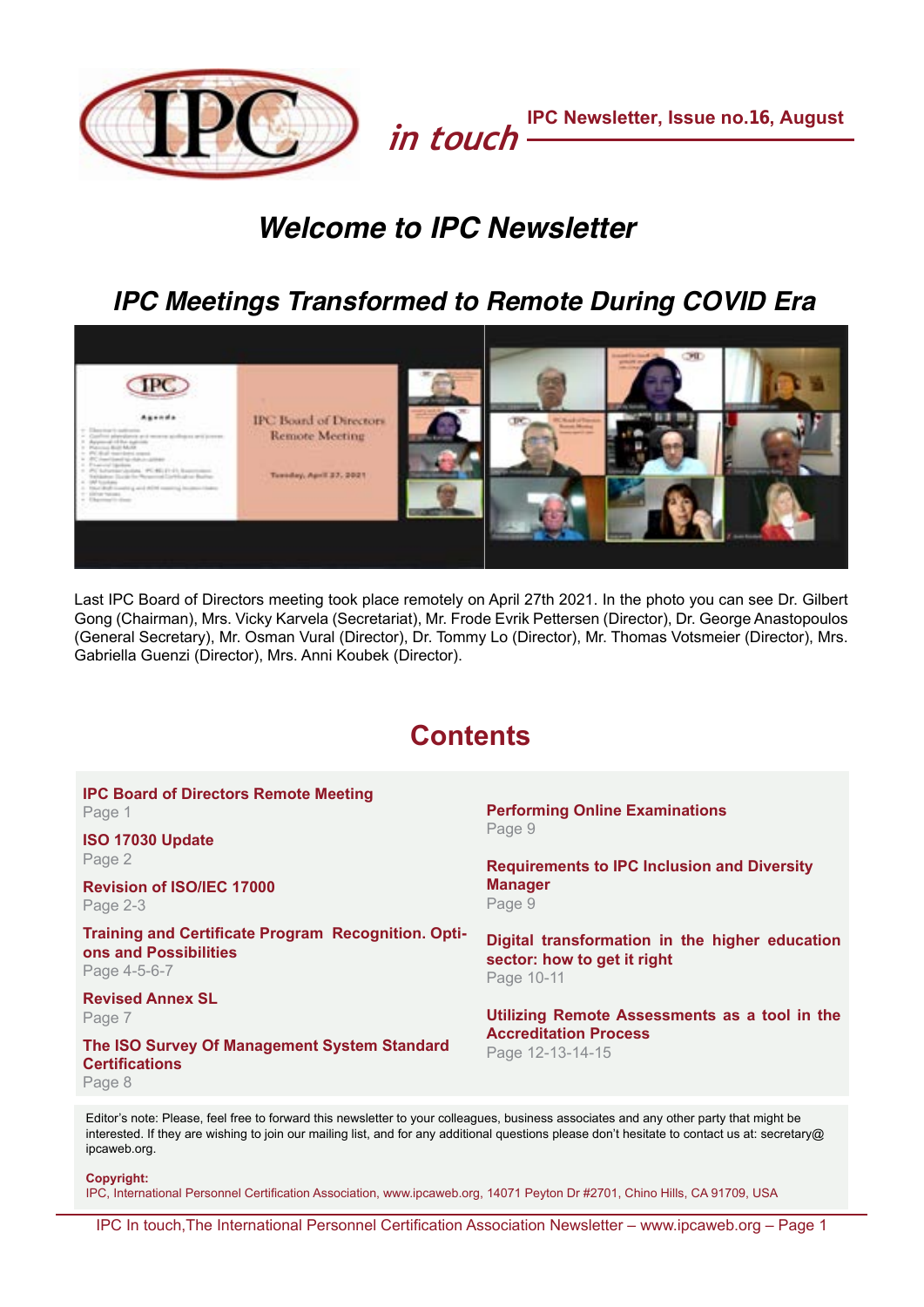

# <span id="page-1-0"></span>**"Third-party marks of conformity" standard, work in progress!**

The revision process of the international standard ISO/IEC 17030:2003, "Conformity assessment — General requirements for third-party marks of conformity" is in progress. The new draft version of ISO/IEC DIS 17030:2021, has been recently approved by ISO members.

The prime purpose of this standard is to enable a uniform approach to the use of third-party marks of conformity, to fill relevant gaps in existing ISO, IEC, ISO/IEC Standards and Guides and to address potential problems arising from different uses of third-party marks of conformity. It concentrates on third-party marks of conformity but may also be used as guidance for other applications of marks of conformity.

Marks of conformity have different uses and can take different forms in various media such as employing QR codes, public ledger technology (e.g. blockchain) or other electronic means. They are found on products, certificates and publications denoting the conformity to specified requirements of a product, management system, service, process, person or an organization. Marks of conformity used on product convey to the user that the product fulfils the requirements for characteristics such as its safety, quality, performance, reliability or impact on the environment. Most important for all marks of conformity is to gain the confidence of the market, including consumers, in products and other objects of conformity assessment to which these marks have been applied.



The standard is addressing issues related to the object of conformity assessment and provides answers to questions like which conformity assessment body is providing the third-party mark of conformity, who requires the third-party conformity assessment activity, why is this third-party mark of conformity required and how is the information of conformity best transmitted to the interested parties, e.g. customers, users, government authorities?

The net step is to issue the final-draft version of the standard, and if possible, finalize the process by publishing it by the end of 2021.

IAS experts participate actively in many ISO technical committees, including ISO/CASCO, providing to all of us the latest updates for all developments related to conformity assessment issues.

# <span id="page-1-1"></span>**The Revision of ISO/IEC 17000**

Generally, speaking, the ISO 17000 series of standards and documents (any document starting with 17xxx) are meant to be used for conformity assessment. These would include **[ISO/IEC 17024:](http://www.proftesting.com/blog/2016/10/06/isoiec-17024-implementation/)** Conformity Assessment – General requirements for bodies operating certification of persons;



[ISO/IEC 17011:](http://www.proftesting.com/blog/2018/01/26/standard-for-accreditation-bodies/) Conformity assessment – Requirements for accreditation bodies accrediting conformity assessment bodies; and ISO/IEC 17021: Conformity assessment – requirements for bodies providing audit and certification of management systems. All of these 17000 series standards and documents have a common structure and are based on a common vocabulary. ISO/IEC 17000 is the vocabulary document associated with all of ISO's 17000 series documents. It's formal name is ISO/IEC 17000: Conformity Assessment – Vocabulary and general principles.

Last published in 2004, ISO/IEC 17000 is currently undergoing revision. An ISO/IEC working group (WG49) has been working on this revision for the past year. The revision will likely be finalized this year (2019) or early next year (2020). ISO/IEC 17000 contains conformity assessment terminology intended to be used by all of the ISO/IEC 17000 series of standards. ISO/IEC 17000 is designed to be a consistent framework within which conformity assessment concepts are defined. The terms included in 17000 are terms that are consistent with all 17000 standards. Terms where the dictionary definition suffices are not included.

 If there are terms that are related only to a specific standard, then they are defined in that standard and not in ISO/IEC 17000. For example, the term "invigilator" is unique to ISO/IEC 17024 and so it is not defined in 17000. Additionally, 17000 describes the functional approach to conformity assessment. The functional approach is a series of activities (functions) that the auditor/assessor follows when conducting an audit/assessment to determine if specific requirements in a standard are being met. The functional approach consists of five major functions (selection, determination, review, decision and attestation). The graphic provided illustrates the process of the functional approach. Person Certification Bodies can relate to the functional approach because they do the same thing when certifying people. They<br>select what they are going to assess (in this case a person). select what they are going to assess (in this case a person).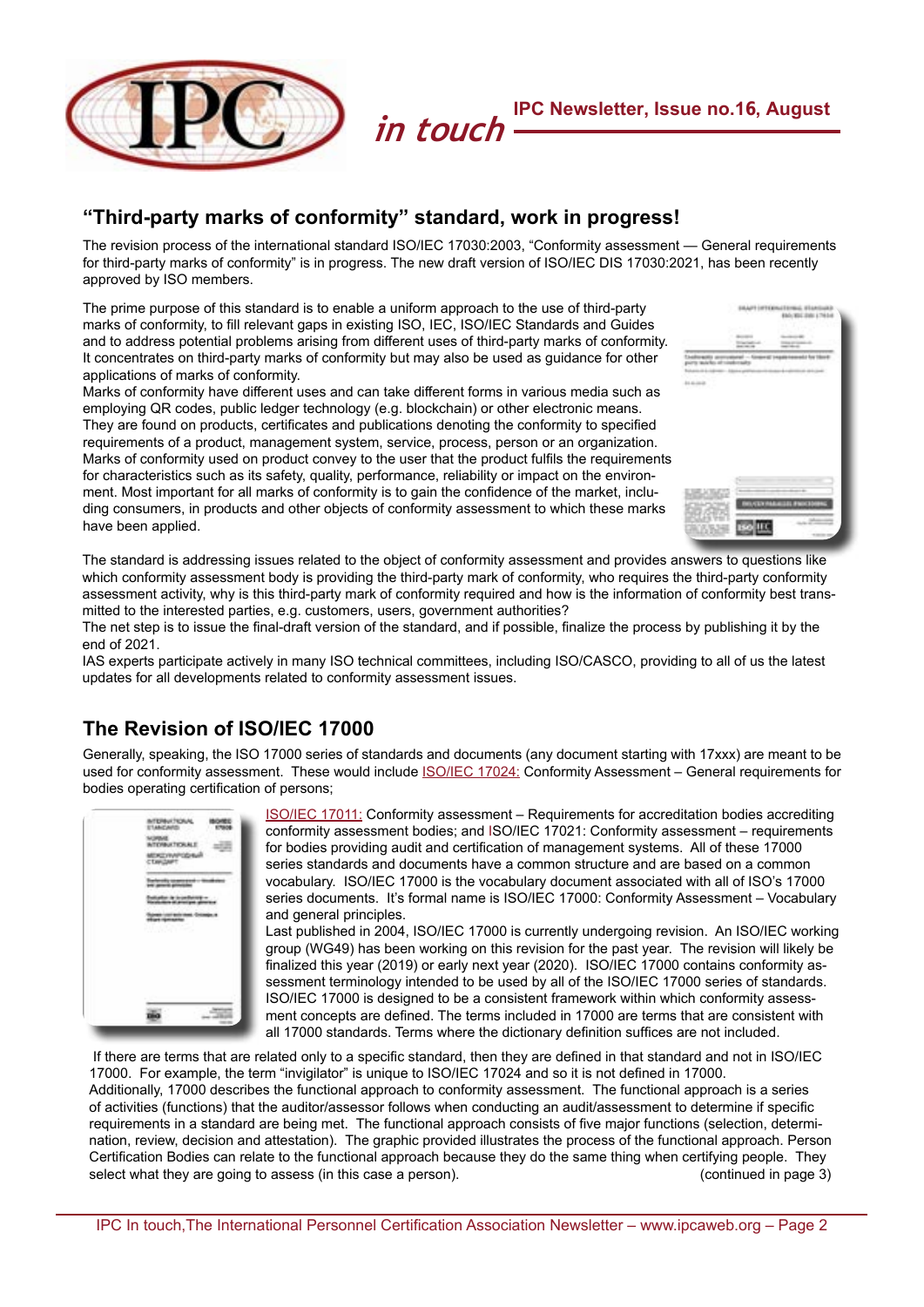

(continued from page 2)

Then they determine what specifically they are going to evaluate (the competencies). Next they review the data they have gathered (test results, etc.) and they make a decision as to whether or not the person meets the standard. And if the person does, they attest (award a certificate) that the person meets the standard. Similarly, when an accreditation body such as [ANSI](http://www.proftesting.com/blog/2015/07/15/2015713iso-ansi-iaf-standards-soup-making-sense-out-of-a-bunch-of-acronyms/) conducts an accreditation assessment of a certification body to ISO/ IEC 17024, they select, determine, review, take a decision, and then attest. The functional approach has been the basis for all conformity assessment and certification activities for a long time.



Before revision of the standard could begin, the working group created concept maps for all of the terms it believed should be included in the revised standard. A concept map is a diagram showing how the terms related to one another. This helps the members of the WG ensure they are thinking about the same "concepts" when talking about a particular term. Below is an example of a concept map for functional approach terms.



In the diagram you can see that **Selection, Determination, Review, Decision** and **Attestation** function activities are part of **conformity assessment**. Under selection, you can see that **Sampling** is a type of Selection. Similarly, **Testing, Inspection, Auditing, Verification, Validation** and **Peer Assessment** are types of determination function activities. You can see that an **Accreditation Body** is associated with **Accreditation**.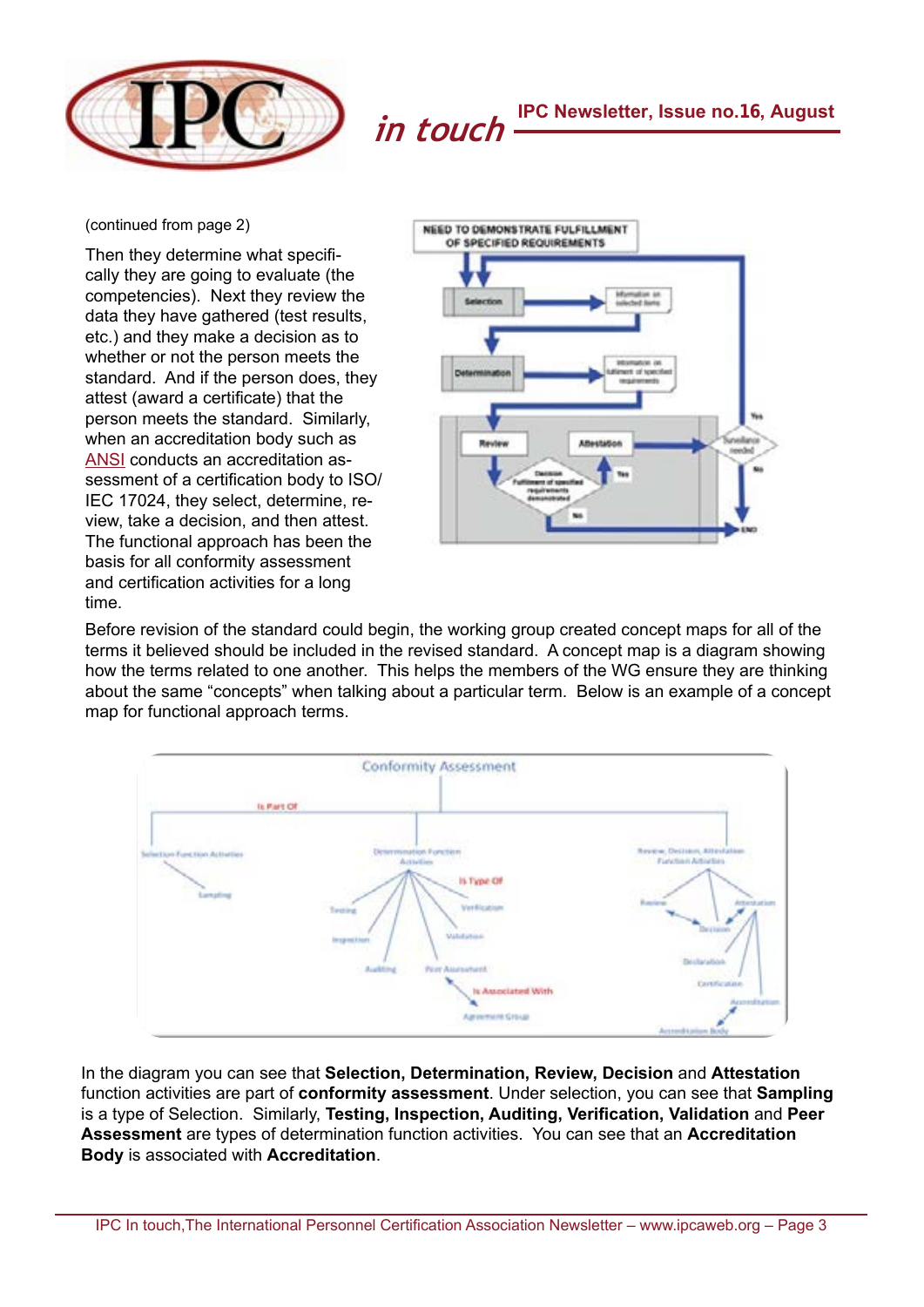

### <span id="page-3-0"></span>**Training and Certificate Program Recognition. Options and Possibilities**

by Dr. George Anastasopoulos, IPC Secretary

The recognition of Training and/or Certification Programs remains a common requirement for Training Providers and Personnel Certification Bodies (PCBs). In this paper, we'll explore some options for such recognition and their applicability.

It is important to note that this paper is only referring to training and/or certification programs excluding traditional education degrees that are usually regulated by Education Departments and Ministries. This training can be offered by private or public organizations, institutions, unions, government agencies, employers, independent training organizations, community colleges, universities, professional and trade associations.

This paper presents three distinct recognition options for training and/or certification programs. The key differences between the three programs are presented in Table 1.

**Option 1:** Utilizing ISO/IEC 17024, "Conformity assessment — General requirements for bodies operating certification of persons";

The first option is only applicable to Personnel Certification Bodies (PCBs) that are operating a personnel certification program that includes "certified training" as a requirement.

Recognition of such training programs is limited only to the ones aiming at achieving personnel certification. This certification is provided under a scheme (certification program) that is included in the PCB's scope of accreditation. A sole training provider cannot be recognized/accredited under this option.

### **Option 2:** Utilizing IPC SC-11-002 "Specification on Recognition of Training Courses and Training Providers"

The second option is available to Training Providers, Certificate Program Developers, Certificate Issuers and/or Personnel Certification Bodies (PCBs) that wish to approve their Training Programs. This option provides more flexibility since it doesn't limit the fields of the training programs and doesn't interrelate them to personnel certification scheme(s), which, by the way, remains an option, if applicable.

**Option 3:** Utilizing ASTM E2659-18: "Standard Practice for Certificate Programs". This option is available to Training Providers, Certificate Program Developers and Certificate Issuers. It doesn't limit the fields of the training programs and doesn't interrelate them to personnel certification scheme(s).

(continued in page 5)

| <b>Recognition</b><br><b>Standard</b> | For organization<br>types               | For certificate<br>program types                      | Internationally<br>recognized? | <b>Recognized by</b><br>who?                                    |
|---------------------------------------|-----------------------------------------|-------------------------------------------------------|--------------------------------|-----------------------------------------------------------------|
| ISO/IEC 17024                         | PCBs                                    | Competence<br><b>Based personnel</b><br>certification | <b>Yes</b>                     | IAF                                                             |
| IPC SC-11-002                         | PCBs and/or<br><b>Training Agencies</b> | Competence<br><b>Based personnel</b><br>certification | <b>Yes</b>                     | <b>IPC</b>                                                      |
| ASTM E2659-18                         | <b>Training Agencies</b>                | Knowledge based<br>personnel<br>recognition           | Ves*                           | Accreditation<br><b>Bodies that</b><br>operate such<br>program. |

\*Not supported by IAF MLA.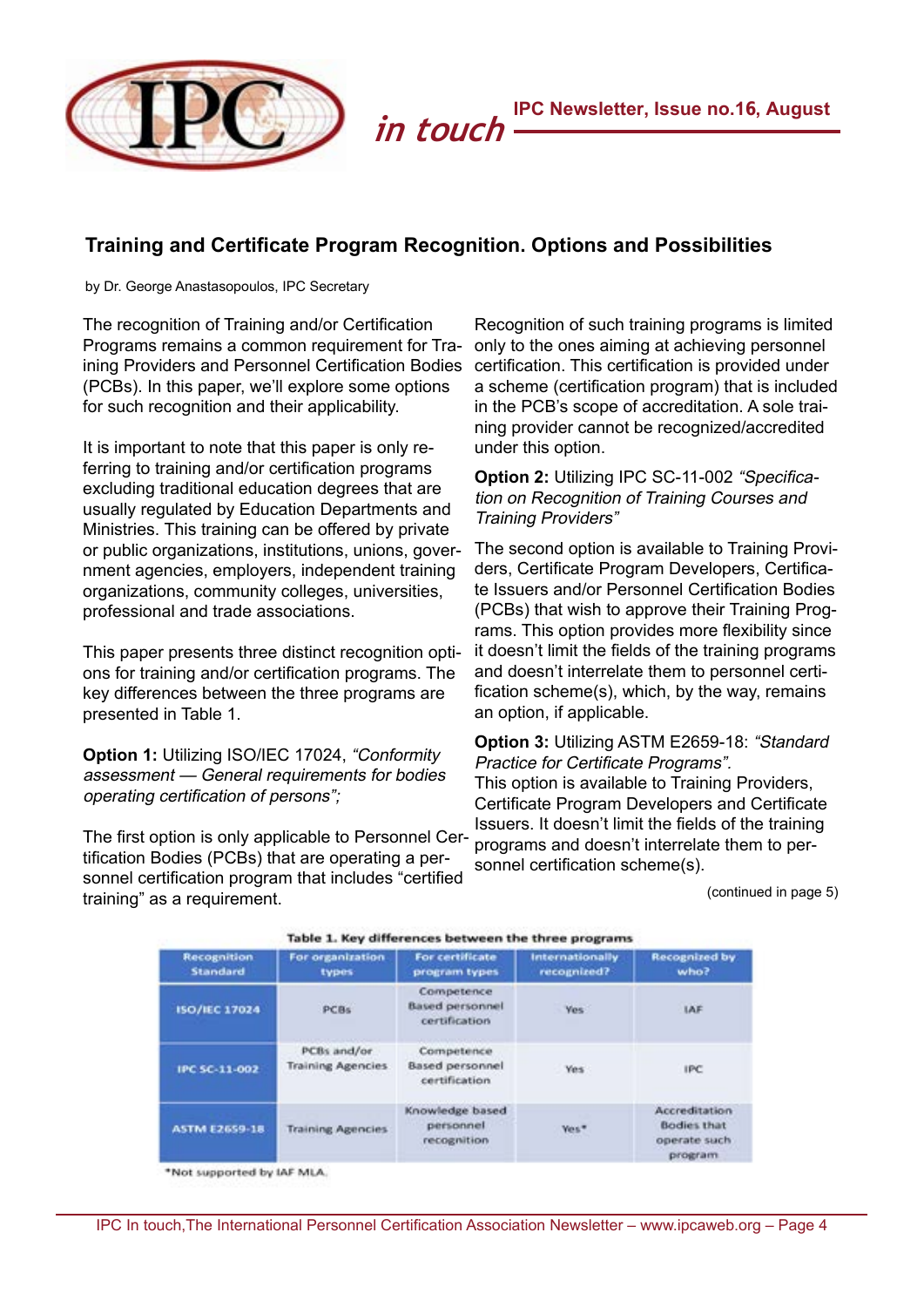

(continued from page 4)

Those three options are presented in more detail below:

### **ISO/IEC 17024, "Conformity assessment — General requirements for bodies operating certification of persons"**

International Standard ISO/IEC 17024 contains principles and requirements for Personnel Certification Bodies (PCBs) that wish to develop and operate a certification scheme for persons. This standard has been developed by ISO, the International Organization for Standardization, an international standard-setting body composed of representatives from various national standards organizations. Founded on 23 February 1947, ISO promotes worldwide proprietary, industrial, and commercial standards. ISO is limited to standardization activities and doesn't provide certification or accreditation services.

ISO/IEC 17024 does not require PCB's to include successful completion of a prerequisite training course as a requirement in the personnel certification process. However, it recognizes that training may be a requirement depending on industry context and needs.

More specifically, according to clause 5.2.1 of ISO/IEC 17024 "Completion of training may be a specified requirement of a certification scheme." The recognition/approval of training by the personnel certification body is permitted under specific conditions described in the standard and must not compromise impartiality or reduce the assessment and certification requirements. In cases where training is identified as a scheme requirement, the training may take many forms and may serve various purposes.

Therefore, ISO/IEC 17024 allows variation in how competence is demonstrated, and consequently, different PCB's will interpret and apply this in different ways. Developing a customized certification scheme of persons is the only realistic way for a PCB to accommodate the flexibility of ISO/IEC 17024 while at the same time is encouraging good practice.

ISO/IEC 17024 does not mandate any specific way that PCB's must design their certification schemes or, where required, introduce training course requirements.

It is important for interested parties to understand that under ISO/IEC 17024 the training and the certification examination are two independent processes. While the training is helping an individual to achieve knowledge, an examination utilizing a valid test is measuring in a fair, valid, and reliable way whether an individual has the necessary competencies for the job. Although competence is related to demonstrated knowledge, it is also frequently extended to include skills and experience.

To conclude, this option (ISO/IEC 17024) is only applicable to PCBs operating personnel certification programs that require "certified training" as a prerequisite for personnel certification. Therefore, recognition of those training programs is limited to only those that they are included in schemes featured in a PCB's scope of accreditation.

PCBs can be accredited to ISO/IEC 17024 by several Accreditation Bodies (ABs), that are typically signatories of the Multi-Lateral Arrangement (MLA) of regional and/or international associations such as Asia Pacific Accreditation Cooperation (APAC), European Accreditation (EA), International Accreditation Forum (IAF), etc. Non-internationally recognized accreditation bodies exist as well; however, they do not provide the same recognition as the above-mentioned signatories.

ABs are developing their own explicit programs that describe the rules for PCB accreditation to ISO/IEC 17024. One example of such an accreditation program is IAS AC474 "Accreditation Criteria for Bodies Operating Certification of Persons" developed by the US based Accreditation Body IAS (International Accreditation Service). More information and guidance can be found at: [https://www.iasonline.org/services/](http://www.iasonline.org/services/personnel-certification-bodies/) [personnel-certification-bodies/](http://www.iasonline.org/services/personnel-certification-bodies/)

(continued in page 6)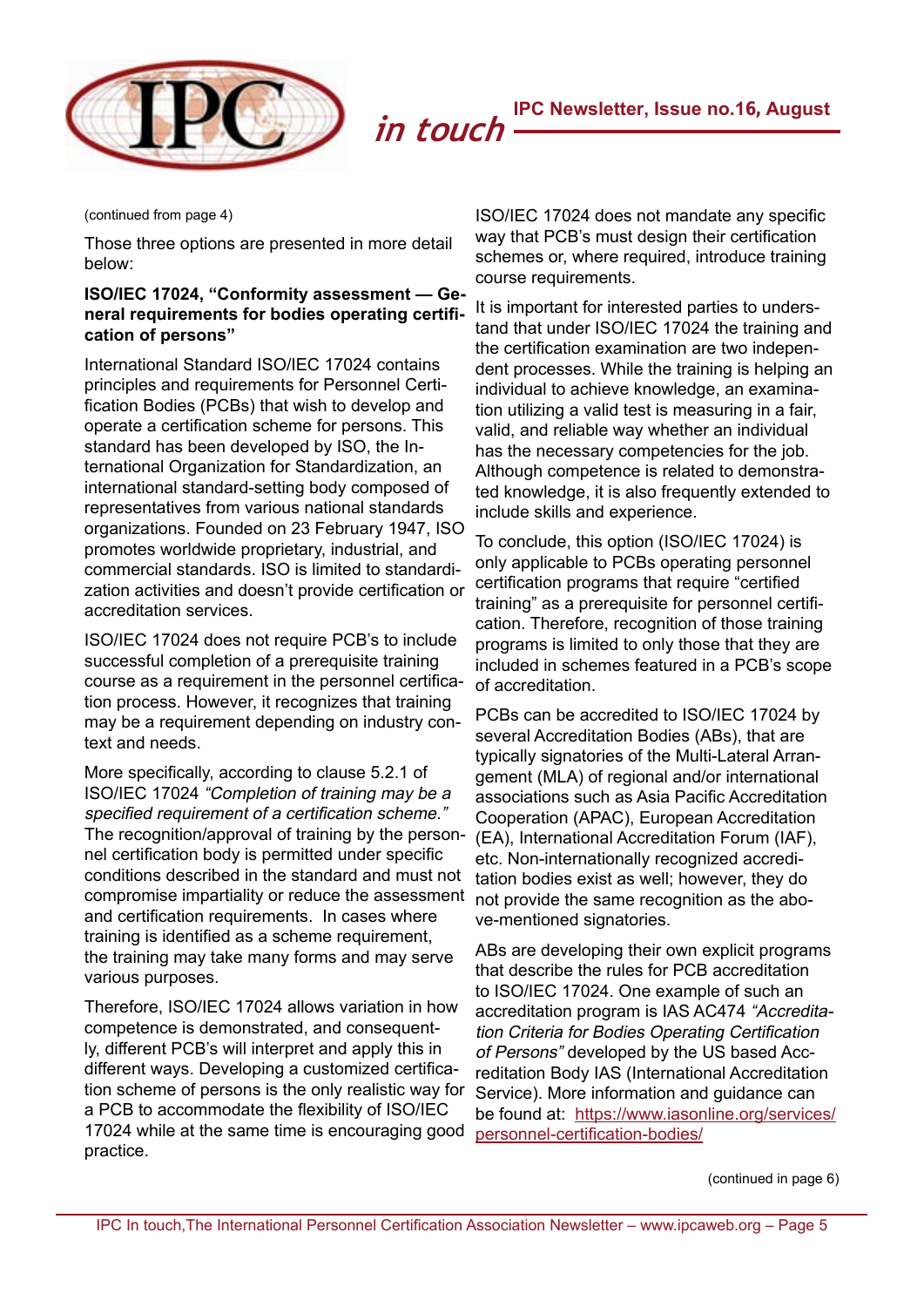

(continued from page 5)

# **IPC SC-11-002 "Specification on Recognition of Training Courses and Training Providers"**

The IPC specification describes the fundamental principles for the design, provision and approval of training courses offered by training providers, certificate program developers, certificate issuers and PCB's. This specification has been developed by IPC, the International Association of Personnel Certification Bodies and Training Providers. Starting in 1995 (previously known as IATCA) IPC has been actively involved in improving the quality and credibility of professional personnel certifications. IPC is a US registered non-profit organization and together with its signatory members has developed specifications related to certification of persons and training providers. IPC is an association, not a certification body; all activities associated with examination and certification are executed by its members. IPC is also the scheme owner of the globally accepted and operated "IPC Management System Auditors certification scheme"; the first personnel certification scheme endorsed by IAF as a sub-scope of the International Accreditation Forum Multilateral Recognition Arrangement (IAF MLA). This means more consistency and integrity for Management System Auditors certificates issued around the world. As such, it is used as the common competency-based personnel certification scheme for Management System Auditors.

IPC specification SC-11-002 offers alternate approaches and methodologies for Training Providers, Certificate Program Developers, Certificate Issuers and/or Personnel Certification Bodies (PCBs), along with the relevant stakeholder groups. It can be applied both to standalone training programs and/or to training programs that are a prerequisite for an accredited personnel certification scheme (Under ISO/IEC 17024). IPC SC-11-002 requires that training providers establish learning objectives and identify training methods that suit the learning objectives. It also contains the requirements for approval of training providers, certificate program developers, certificate issuers and PCB's.

Annex I of IPC SC-11-002 includes good learning and training practices that can be utilized by interested parties.

The training providers, certificate program developers, certificate issuers and PCB's that comply with IPC requirements are recognized by IPC after becoming signatories of the IPC MLA on Recognition of Training Courses. This way they can use the IPC logo on approved training program certificates which demonstrates their compliance and provides global recognition. In order to achieve the IPC MLA signatory status, the interested organizations must first become either Associate or Full IPC members, then apply for IPC MLA status which is achieved through the process of peer evaluation.

More information and guidance can be provided by IPC secretariat at secretary@ipcaweb. org and at [www.ipcaweb.org.](http://www.ipcaweb.org/)

# **ASTM E2659—18: Standard Practice for Certificate Programs**

Standard practice ASTM E2659 provides guidance to certificate issuers for developing and administering quality certificate programs and to stakeholders for determining the quality of certificate programs. It was developed by ASTM in accordance with internationally recognized principles on standardization established in the Decision on Principles for the Development of International Standards, Guides and Recommendations issued by the World Trade Organization Technical Barriers to Trade (TBT) Committee. ASTM International, formerly known as American Society for Testing and Materials, is an international standards organization that develops and publishes voluntary consensus technical standards for a wide range of materials, products, systems, and services. ASTM E2659 includes requirements for both the entity issuing the certificate as well as requirements for the specific certificate programs provided.

(continued to page 7)

 $\overline{a}$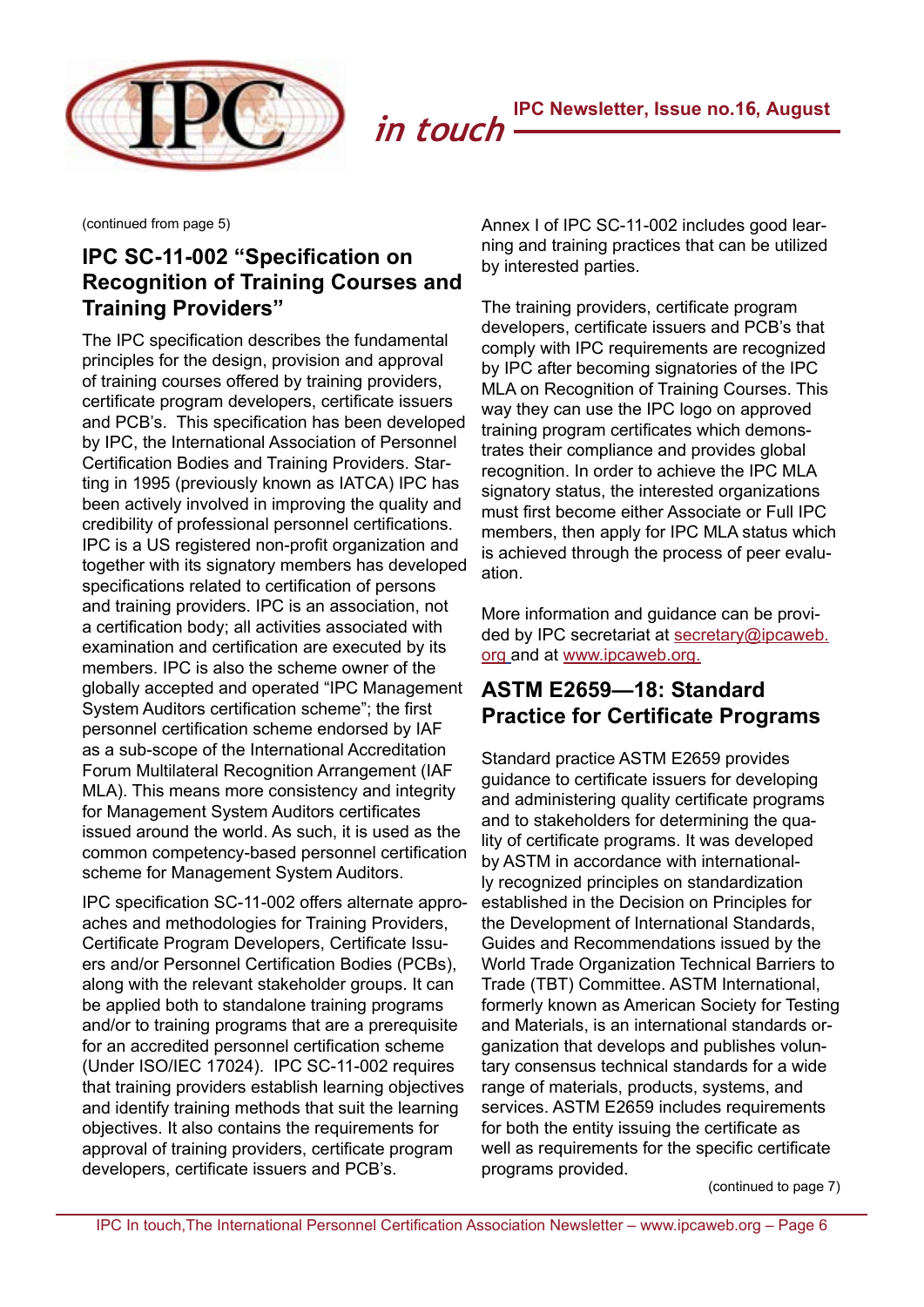

(continued from page 6)

It also provides the foundation for the recognition or accreditation, or both, of a specific entity to issue a certificate or certificates to persons after successful completion of a certificate program.

It is important to note that this standard does not provide guidance pertaining to certification of persons nor does it provide guidance pertaining to education or training programs in general.

The standard is considering "Certificate programs" as the ones that are typically offered by community colleges and universities, government agencies, employers, independent for-profit training organizations, and professional and/or trade associations. It is complimentary to standardization documents regarding continuing education and training providers in general (such as IACET 1-2013) and for entities offering personnel certification programs (such as ISO/IEC 17024).

ASTM E2659 aims to:

- Provide certificate program developers and certificate issuers guidelines for quality program development and administration;
- Form the foundation for a recognition or accreditation system, or both, that enable consumers, employers, government agencies, and others who rely upon a skilled workforce to distinguish between qualified workers and those with fraudulent or less-than-quality credentials;
- Assist stakeholders in differentiating between certificate programs from personnel certification;
- Assist stakeholders in differentiating certificate programs from other programs that confer certificates, including but not limited to certificates of attendance or certificates of participation.

Accreditation to ASTM E2659 can be provided by Accreditation Bodies (AB's) that are offering such programs. One example of such accreditation programs is IAS AC371 "Accreditation Criteria for Training Agencies for Workforce Qualification Programs," developed by IAS (International Accreditation Service., a US based AB.

### More information and guidance can be found at: [https://www.iasonline.org/services/training-agen](http://www.iasonline.org/services/training-agencies/)[cies/](http://www.iasonline.org/services/training-agencies/)

In conclusion, it is important for organizations desiring to operate personnel certification programs or training programs to be aware of the abovementioned differences and variations. Clarity will ensure that certifiers have clear objectives and defined measurable outcomes for their programs or schemes of choice. Further such understanding will lead them to select the appropriate certification standards for operation and the correct accreditation standards, if they choose to be accredited.

### <span id="page-6-0"></span>**ISO published the revised Annex SL – the common framework for any MS standard**

Annex SL is the code name for the common structure and text applicable to any ISO management system standard (MSS) – which has been adopted by almost all concerned standards like 9001, 14001, 22000, 27001, 45001, …

The previous (and first) version of Annex SL was published in 2012, almost 10 years ago. After a revision process initiated in 2018, the revised version has now been published early May 2021.

What are the changes and what is going to be the impact on the existing MSSs?

Here a summary of the changes we identified:

- General: "continual" improvement is back
- 4.1 & 9.3 deletion of "to its strategic direction"
- 4.2 addition of "which of these requirements will be addressed through the XXX management system."
- 6.2 objectives new shall "be available as documented information"
- 7.2 new "Appropriate documented information
- shall be available as evidence of competence." • 9.3 the management review shall new include "changes in needs and expectations of interested parties that are relevant to the XXX management system"

Short: minor changes & no significant impact on the existing MSSs to be expected – i.e. any revision, like the pending decision whether to revise 9001 or not, will have to find another justification!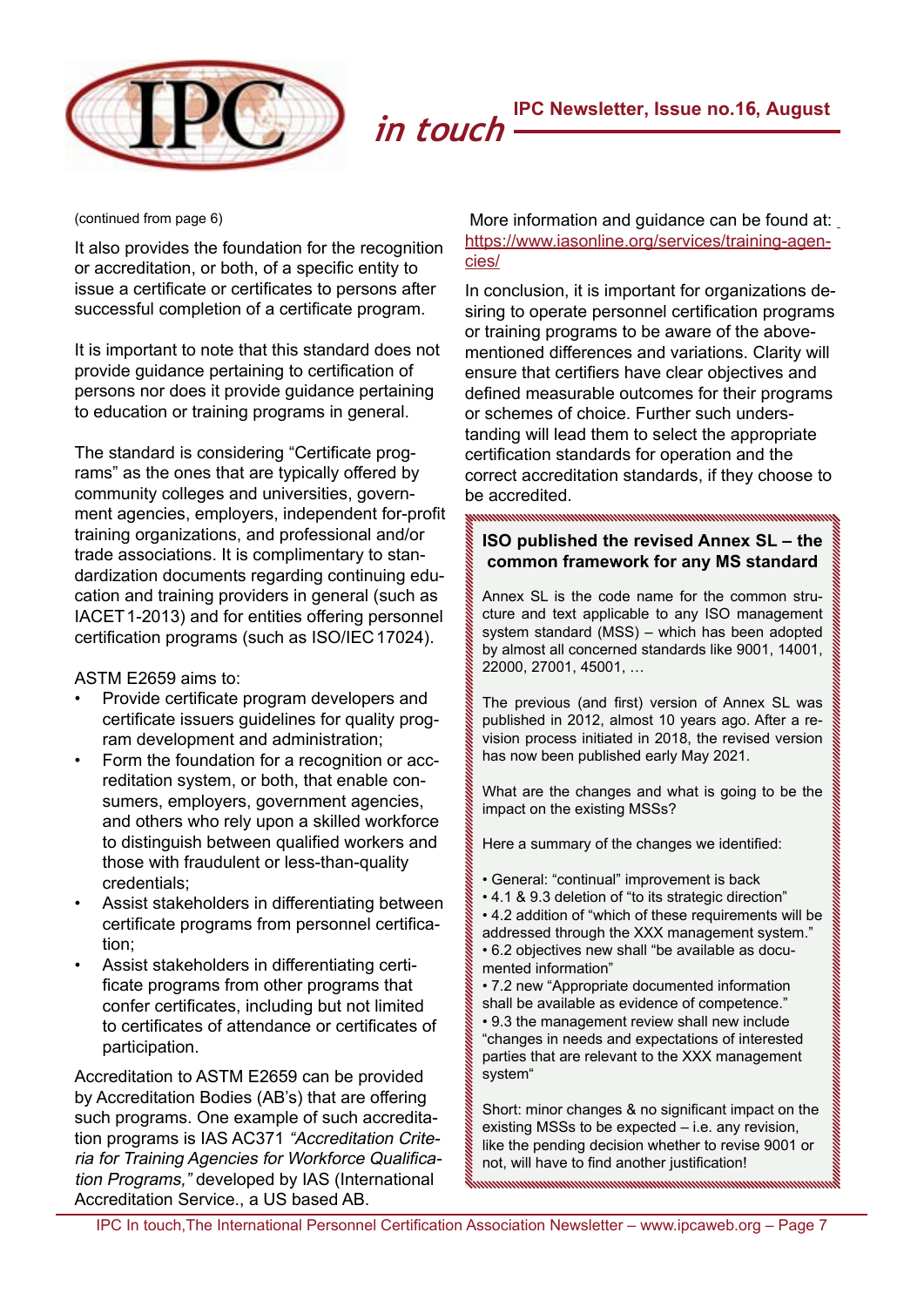

# <span id="page-7-0"></span>**THE ISO SURVEY OF MANAGEMENT SYSTEM STANDARD CERTIFICATIONS**

### **Background**

The ISO Survey of Certifications is an annual survey of the number of valid certificates to ISO management system standards worldwide. The providers of data are the certification bodies accredited by the IAF MLA Members.

### **Results**

The table below displays the total number of valid certificates and the total number of sites for each standard covered by the survey. The detailed results for each standard are available on [ISO](http://www.iso.org/the-iso-survey.html)  [website.](http://www.iso.org/the-iso-survey.html)For each of the standard, the number of certificates and the number of sites are displayed next to each other to give a more comprehensive picture of the situation. A certificate is the document issued by a certification body once the client has demonstrated conformity to the standard and a "site" is a permanent location where an organization carries out work or a service.

|                  | Total valid certificates | Total number of sites |
|------------------|--------------------------|-----------------------|
| ISO 9001         | 883 521                  | 1217972               |
| 150 14001        | 312 580                  | 487 950               |
| ISO/IEC 27001    | 36 362                   | 68 765                |
| <b>ISO 22000</b> | 33 502                   | 39 851                |
| 150 45001        | 38 654                   | 62889                 |
| ISO 13485        | 23 045                   | 31,508                |
| 180 50001        | 18 227                   | 42 215                |
| ISO 22501        | 1.893                    | 6.231                 |
| 180 20000-1      | 6 047                    | 7 778                 |
| 150 20000        | 1874                     | 2403                  |
| <b>ISO 37661</b> | 872                      | 4 09 6                |
| 180 39001        | 864                      | 1852                  |

### **Results highlight**

- The collection of data for the Survey was launched around the time of the start of the outbreak of the COVID 19 pandemic across the world. However, despite the challenges faced by the certification bodies to adapt to the new situation, the participation to the survey was good and comparable to the previous year.
- The overall results show an increase, from 2018, of 3.8% of the total number of valid certificates for the 12 ISO management system standards covered in the standard. Part of this is due to the increase in the certification to ISO 45001 that was published in 2018 and consequently having limited number of certifications in the previous edition.
- All the standards covered have seen their number of certifications increase with for the 2 biggest ones an increase of 0.5% for ISO 9001 and of 2% for ISO 14001.
- Thanks to the adjustments and clarifications made to the Survey methodology in the 2018 edition, the latest results are consistent with the previous year which allows some comparison to be made again. The latest results show that the adjustments have improved the survey's data quality and reliability.
- Similarly to the previous editions of the survey, the results show some fluctuations at the country level that are explained by factors related to the participation such as the non-participation of the some important certification bodies for those specific countries. In the 2019 survey this is the case for Bosnia, Korea, Japan, The Netherlands, Turkey, the UK and the US.

Editor's note: Please, feel free to forward this newsletter to your colleagues, business associates and any other party that might be interested. If they are wishing to join our mailing list, and for any additional questions please don't hesitate to contact us at: secretary@ ipcaweb.org.

### **Copyright:**

IPC, International Personnel Certification Association, www.ipcaweb.org, 14071 Peyton Dr #2701, Chino Hills, CA 91709, USA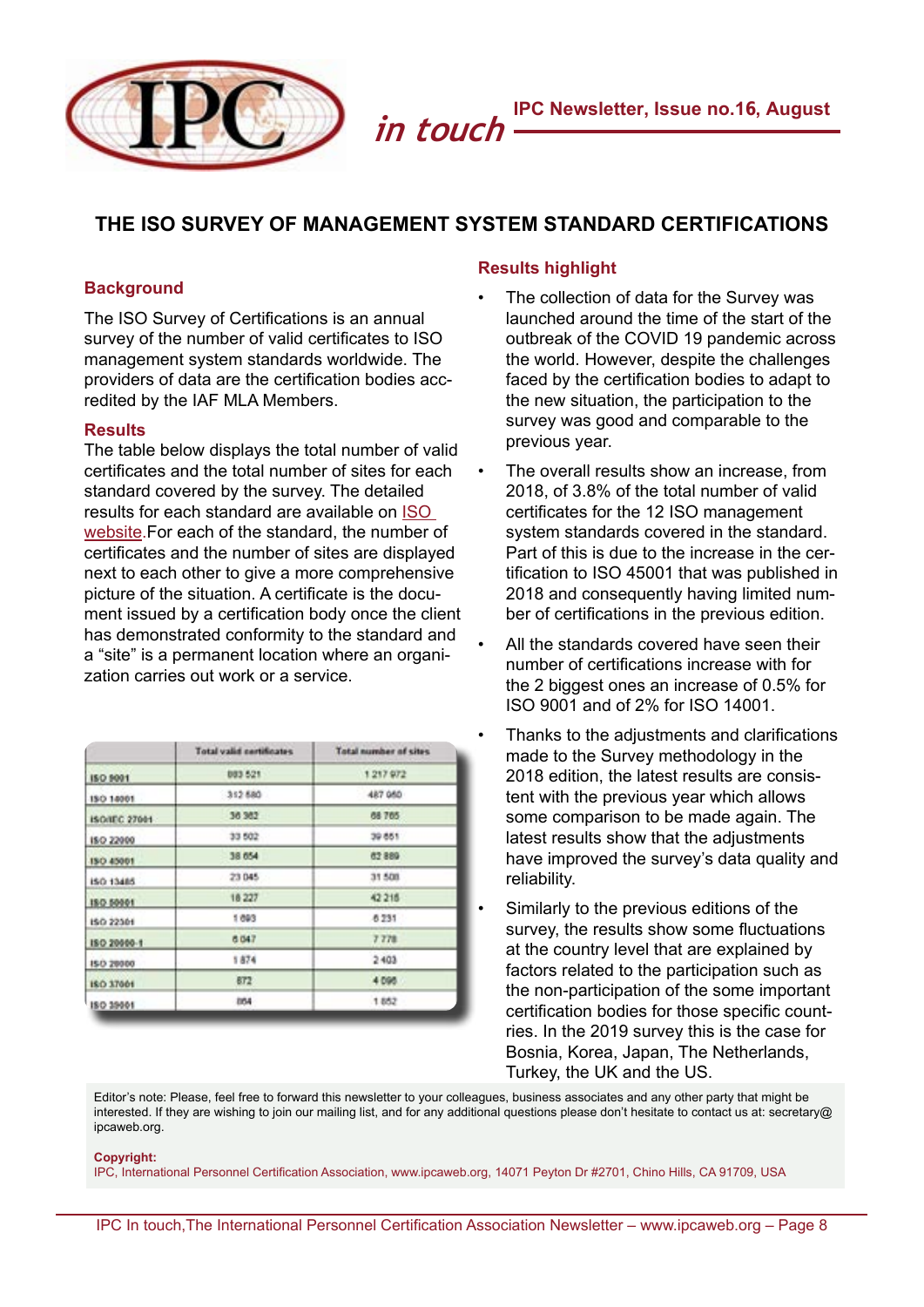**IPC Newsletter, Issue no.16, August**



## **IPC Specification on Performing Online Examinations**

Online examination systems are becoming increasingly popular and widespread. Many educational institutes, examination centers and certification bodies of persons are replacing their traditional examination methods by online testing technologies. The COVID-19 pandemic increased the need for such credible online examination systems and verification processes. The introduction of new technological approaches on online testing where followed by serious concerns about security issues. The validity of such examinations for certification and accreditation purposes was strongly debated. Is was clear that an international rule setting the requirements for the acceptance of such examination systems was needed.

IPC, the International Personnel Certification Association, responding to those requests, released on July 2020, its new specification IPC-BD-20-001, titled "IPC Specification on Performing Online Examinations".

The IPC Specification on Performing Online Examinations has been developed to address the essential elements that should be considered during the development of any online examination application. It aims to provide the base for the use of a secure, reliable and sustainable evaluation tool utilized during online examinations.

The IPC Specification considers the On-Line Examination System as a tool for remote assessment that measures knowledge, skills and abilities of a person. This examination can be used just to evaluate a candidate's knowledge, skills, abilities and/or for certification purposes.

While implementing online examination technology, it is essential to take into consideration a series of security aspects and requirements as described in detail in the following units of the Specification:

• Security of examination information displayed on the candidate screen

- Server / Cloud Server
- General Data Protection
- Question Bank
- Examination Security
- Other Considerations

In addition to the main requirements the Specification is providing guidance through its 2 Annexes: Annex 1 describes some of the techniques that can be used in order to enhance the security of the online examination systems like Secure Browser, Online Proctored Examination/Test, Data Encryption, Audit Logging, IP based Authentication & Authorization. Annex 2 refers to the fundamental question types used in examinations such as Multiple-choice, Open-Ended/Essay, Closed-End, and Fill-In type questions. The full version of the Specification can be downloaded at [https://rb.gy/flrgu8.](http://ipcaweb.org/ipc_documents/IPC-BD-20-001_Performing_Online_Examinations.pdf?fbclid=IwAR1_CAbsuTDDWbq57lPiUZ38uVOFaAySdYcJG738qW00Dmqilar8uBAQ4RI&wdLOR=cEDEA3888-5934-DF41-91A3-0F2B73BD8937)

# <span id="page-8-0"></span> $\frac{1}{2} \left( \frac{1}{2} \left( \frac{1}{2} \left( \frac{1}{2} \left( \frac{1}{2} \right) + \frac{1}{2} \left( \frac{1}{2} \left( \frac{1}{2} \right) + \frac{1}{2} \left( \frac{1}{2} \right) + \frac{1}{2} \left( \frac{1}{2} \right) + \frac{1}{2} \left( \frac{1}{2} \right) + \frac{1}{2} \left( \frac{1}{2} \right) + \frac{1}{2} \left( \frac{1}{2} \right) + \frac{1}{2} \left( \frac{1}{2} \right) + \frac{1}{2} \left( \frac$ **[Requirements to IPC Inclusion and Diversity Manager](#page-8-0)**

New requirements for Inclusion and Diversity managers have been introduced to IPC-PL-14-04, ''IPC Certification Scheme for IPC Management System Managers". The competence requirements have been defined as following:

*in touch*

- Understanding and application of key concepts and models.
- Overview of legislation and relevant standards.
- The process
- Management systems
- Impact assessment<br>• Be able to analyze of
- Be able to analyze diversity in terms of diversity composition and diversity types.<br>• Apply methods to reduce attitudes organizational culture and behaviors that ham
- Apply methods to reduce attitudes, organizational culture and behaviors that hamper the potential of diversity.
- Application of diversity policy and action plans in projects and the company's other operations.
- Organization and management that promotes or inhibits diversity.
- Apply methods to uncover systematic frameworks that can create an imbalance in access to opportunities.
- Prevent loss of reputation / Build reputation.
- Apply systems that facilitate and drive diversity.

The full version of the Specification can be downloaded at [http://www.ipcaweb.org/ipc\\_documents/IP-](http://www.ipcaweb.org/ipc_documents/IPC-PL-14-04%20issue%204.pdf)[C-PL-14-04%20issue%204.pdf](http://www.ipcaweb.org/ipc_documents/IPC-PL-14-04%20issue%204.pdf)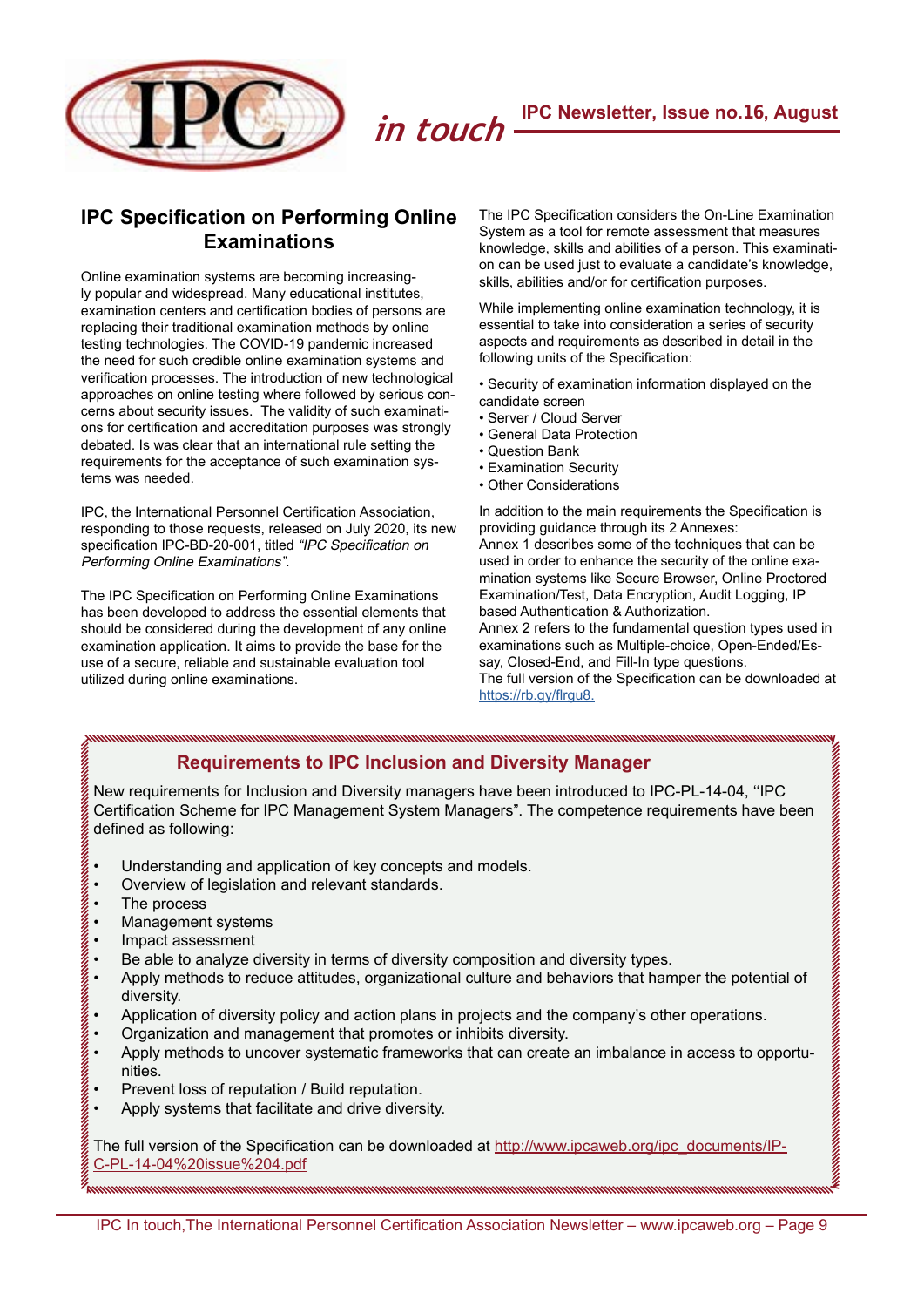

# <span id="page-9-0"></span>**Digital transformation in the higher education sector: How to get it right**



Universities – by and large – embody a traditional and conservative culture. They often focus on academically oriented objectives rather than commercial ones and (if publicly funded) approach the spending of public money with caution. It has created a sector that values knowledge, learning and teaching excellence but critically, makes change – particularly digital – a challenge.

This is a growing issue for higher education institutions. Students increasingly want a learning and study experience that is dynamic and engaging, and importantly, aligned to their expectations of a digital world.

By Martin Searle\*

With competition for student numbers at an all-time high, it is no longer enough to send a pdf of lecture notes to a course 'discussion board' and call it a digital experience. Universities need to meet the expectations of a digitally native student cohort who finds switching between the digital and physical world as easy as breathing.

As a partner to Australia's higher education sector providing academic change leaders, we are well-versed in the challenges universities face in trying to transform digitally. I recently spoke to Chris Patton, one of our interim executives with multiple HE digital transformation programmes under his belt, about how universities can overcome the tough challenges in transforming digitally:

### **1. Have a clear roadmap and end-goal**

Start by identifying what you really want to achieve – whether it's growing student intake numbers, improving online learning platforms or increasing staff engagement – and work back from that. "You need to determine what success looks like to the end user when preparing your business case for senior management and the council," Chris explained.

If you have a clear roadmap of costs and a timeline that outlines when key milestones will be achieved then this helps mitigate what can often be immediate reservations around cost and spending of public funding. What's more, it avoids the project over-spending on unnecessary 'nice-to-haves' that can crop up on digital transformation projects.

A detailed plan will also reveal your internal skills gaps. For example, universities will need to negotiate with technology vendors and private investors but may need to bring in a commercial professional to negotiate with these parties and ensure the public asset isn't taken advantage of.

### **2. Appoint a champion of change**

"The larger the change, the more senior that person must be," Chris told me. "Appoint an executive project sponsor from the chancellery and a number of project directors within senior management and academia – individuals who are closer to the 'coalface'."

"Within the cross-matrix of staff required to monitor and implement the change, find as many of them to also serve as champions within and across the organisational matrix to rally for change and to be the extended, embedded team owning the vision, the challenge, the hurt and the worry." These internal change champions will filter the transformation journey throughout the organisation, helping to avoid resistance at then ground-level and mitigate the break-down of communication that can occur from top to bottom.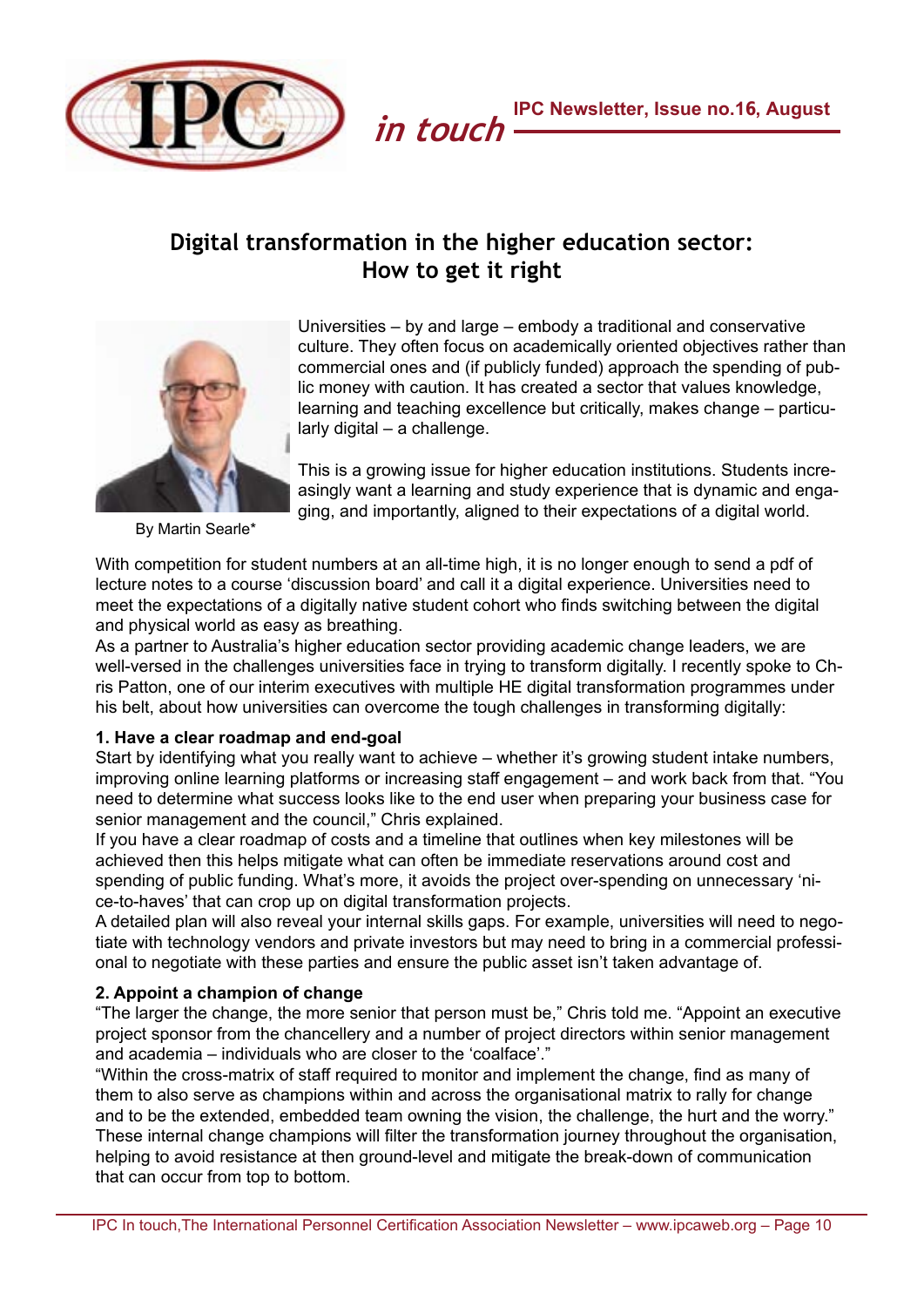

# **Digital transformation in the higher education sector: How to get it right (continued)**

### **3. Engage the workforce**

In any transformation programme, key individuals throughout the structure of the workforce should be consulted about why the change is happening and how it will be achieved. This not only helps the change team identify any flaws in the plan (as front-line employees will often have a better idea of problems and challenges) but also ensures the workforce feels as if they are contributing to the change.

This is particularly true of academic staff who are often siloed into niche research or teaching areas and are individual 'knowledge workers', making it challenging to 'on board' them in organisation-wide initiatives. "Get people on board by consulting very early on and engage them by providing channels for participation and feedback," Chris advised.

### **4. Consider partnerships and collaboration**

Partnerships – whether they are cross-academic or with commercial enterprises – can lead to increased innovation, increase revenue from research and act as a competitive advantage when attracting students.

Before setting your digital transformation roadmap in stone, it's worth engaging a consultant to scope out the market for partnership opportunities that could reap rewards in the long run. For example, Chris pointed out that, "universities are about developing intellectual property in the form of knowledge content and research. However, they are not always the best at identifying a means of projecting or applying that IP." This is where partnerships and collaboration can be particularly beneficial.

### **5. Align technology with the end-goal**

Universities need to be clear on what they want to achieve and then choose the technology that will enable them to achieve it, not the other way around. Change leaders can often become 'distracted' by new technologies and 'add-ons' that might offer a unique capability but only loosely help achieve the digital transformation's objectives. This is where overspending and extensions of the projected implementation timeline occur.

If your aim is to improve the learning experience, then a technology like LINC, an online facilitation service that augments the academic course delivery by making 'live' individual student interactions, is probably something worth considering. On the other hand, a technology like Keypath which monitors and extracts information to create a more engaging experience for students to travel through their study journey, may improve the student experience but isn't necessarily aligned to the goal of improving the learning experience. Have a clear goal and then choose the technology that will facilitate that goal.

Whilst digital transformation is a challenge for the higher education sector, the opportunities that result from it are significant. As Chris explained; "from the student perspective, it creates an innovative educational experience that enables supportive progression through studies. Staff can create an immersive learning experience and overall, universities can increase their market share, increase enrolments and increase their margin."

\***Martin Searle** is a Director at Odgers Interim, Australia and former IPC Director.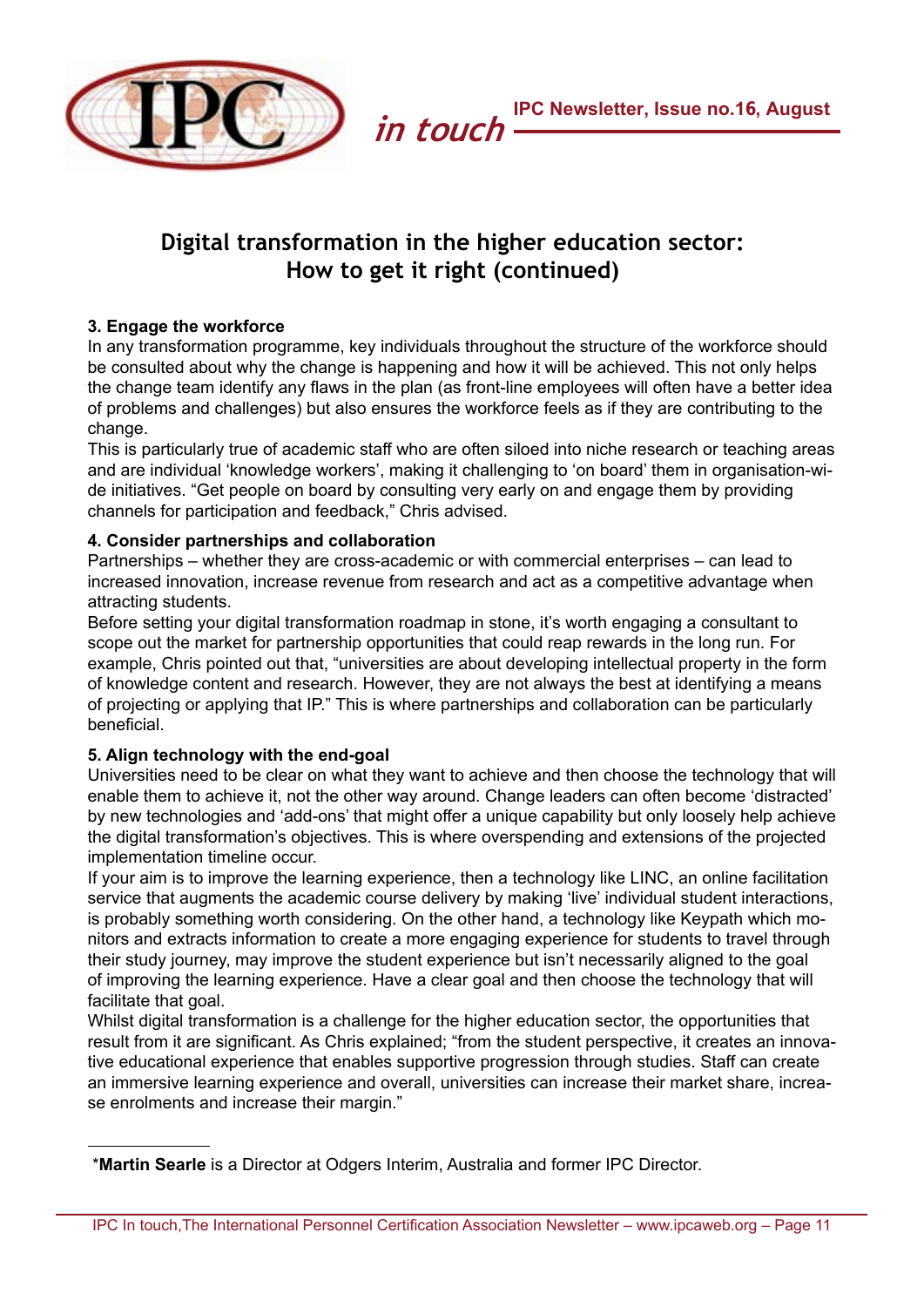

# <span id="page-11-0"></span>**Utilizing Remote Assessments as a tool in the Accreditation Process**

By Dr. George Anastasopoulos, IPC Secretary

### **A. Introduction**

Organizations around the world have pivoted to remote work amid the COVID-19 pandemic. And to a remarkable extent, many of them have been able to successfully carry out much of their business operations. Among those organizations are accreditation bodies that have chosen to replace a significant part of their onsite assessments by remote assessments. IAS had already implemented such practices in extraordinary circumstances for more than 5 years, accumulating significant experience. Still it was only the last few months, during the COVID-19 pandemic, that IAS systematically utilized remote management system assessments as a standard practice for a considerable number of carefully selected assessments, based on the complexity of the scope of accreditation.

A remote management system assessment is when electronic means are used to collect assessment evidence by utilizing electronic communication tools. A remote assessment means assessing from a remote location. According to IAF ID 12:2015, remote assessment is defined as "...the facilitation of assessment of a Conformity Assessment Body from a location other than that being physically present".

The methods used to converse from a remote location may include one or a combination of technologies such as telephone communication, videoconferencing, e-mailing, online chat rooms etc. The new ISO 19011:2018 "Guidelines for auditing management systems" has already incorporated language to address remote management system audits.

The obvious benefit of remote assessments is more efficient use of resources. Remote assessment techniques can save assessor travel time and expenses. It will also facilitate situations where a site is not easily accessible, or when there is an urgent need for assessment, and in extraordinary situations such as medical emergencies-quarantines, pandemics, etc. On the other hand, onsite assessments need more time for preparation and implementation and in many cases, they don't provide the same flexibility as the on-site assessments.

### **B. Collecting data, information**

It is IAS primary concern that when performing remote management system assessments, it is ensured that whatever means are used, the credibility of the assessment results is maintained. The outcomes/deliverables of the remote assessment are expected to be the same as the ones collected by an assessment in which on-site or direct means are used to identify evidence. The same agenda assessment report and checklist documents are also completed by IAS assessors and are submitted to IAS for review.

During the remote assessment appropriate data is collected to verify conformity to the assessment criteria. The data must be enough to verify conformity, free of bias and representative of the current status of the area/activity being assessed.

During remote assessments and in order to achieve assessment efficiency by recording and analyzing information provided electronically the client is required to provide more information in advance of the assessment.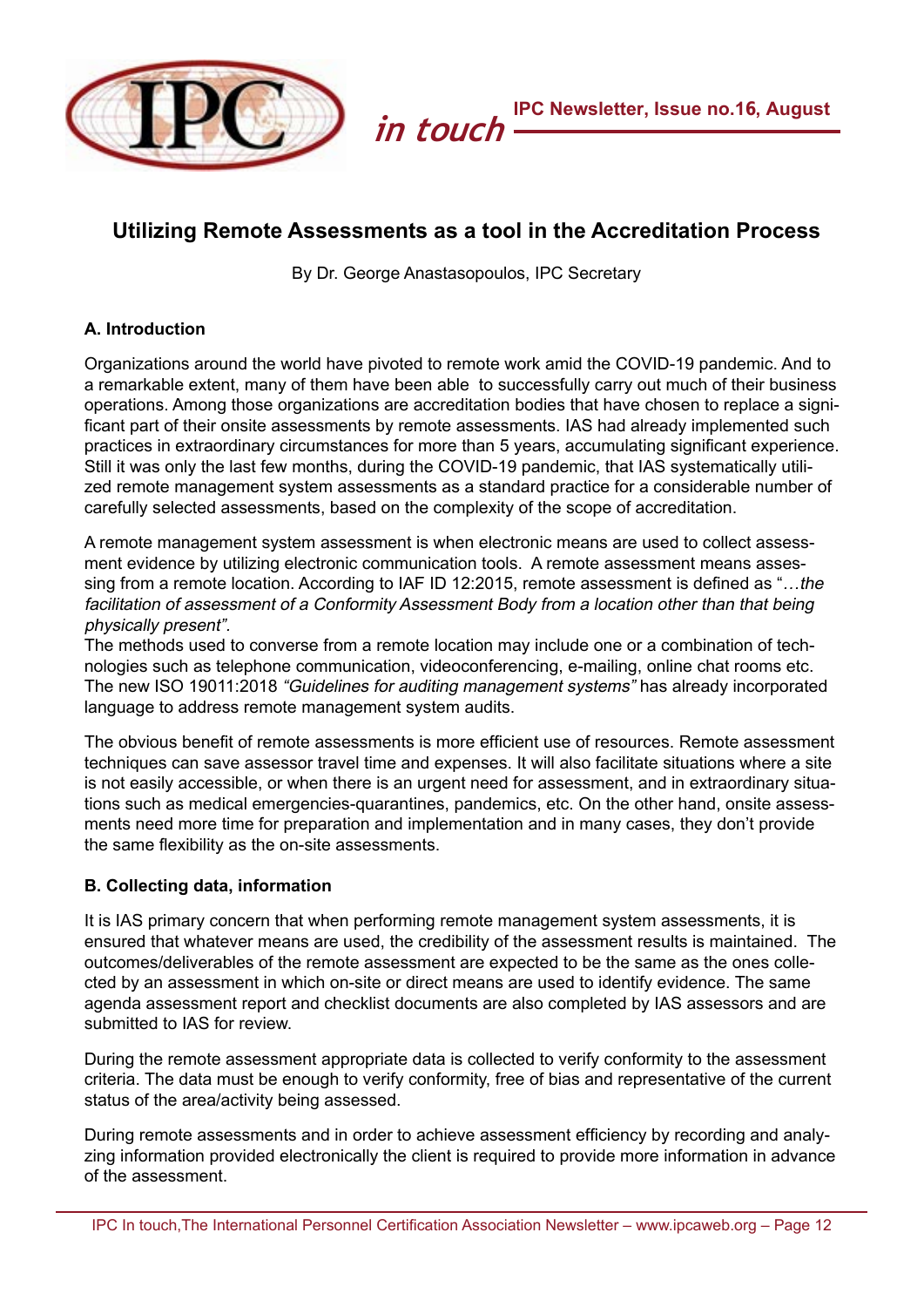

In that case the client is required to complete checklists and submit specific records, before the assessment, reporting on the controls in place or recent changes in their system or process.

Three elements of an assessment are affected when the assessment is performed remotely:

### **1. Interviewing**

This can be conducted remotely using teleconference technology. In preparation for the remote interview, the lead assessor must communicate with the interviewees in order to agree on the arrangements, including software to be utilized, dates, time etc. Time difference is always considered. When the assessor is planning to perform the interview from his home then additional arrangements are expected to avoid possible distractions.

The assessor needs to check in advance to ensure that both he and the client have access to compatible operational instrumentation, software/apps, microphones, speakers, video camera etc.

Assessors also need to submit a specially developed questionnaire for the client to answer prior to the interview. Based on the answers to the pre-interview questions, the assessor prepares the actual interview questions and they are determining the tools needed to collect assessment evidence.

Remote assessing issues to be taken under consideration by the assessment team members include the following:

- Preparation needs to ensure that interviews are punctual.
- The room to be used for the interview is suitable.
- Become familiar with the communication equipment/software/app.
- Beware of weak or unstable internet connection. (Assessor and client should be prepared to use telephone if internet connection is not stable).

• Considerations regarding usage of cameras and video equipment that could be banned due to security issues. (Assessor must be sure beforehand that the client will agree to use video image capturing technologies).

### **2. Reviewing and verifying documents and records**

This process can be performed off site if the assessor has access to any kind of electronic document control system. Records can be forwarded to the assessor, as requested, using different methods like email, skype, WebEx etc. The electronic document control system/app to be used must be agreed with the client before conducting the remote assessment.

The assessor will need to be prepared and able to select records to be verified during the interview, such as test reports, inspection reports or calibration reports, certificates, personnel files etc. In this way, off-site verification of documents and records could be as effective as on-site assessment and could save assessing time.

The potential issues to be considered and resolved before the remote assessment are the need for scanning equipment for paper copies, if any, gaining remote access to the documents used by the client, and the time it takes to be trained on accessing and navigating the document control software/app.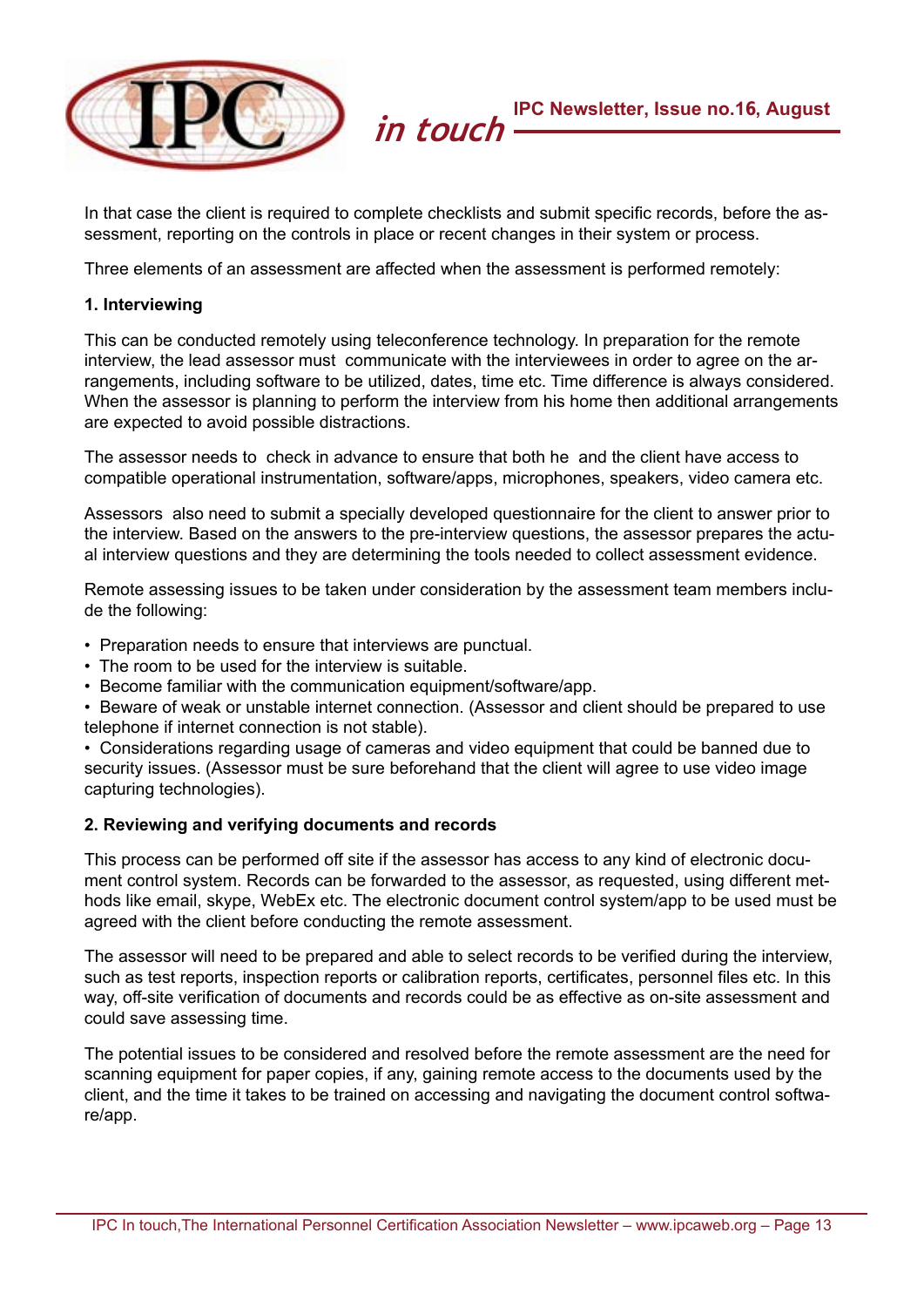

### **3. Witnessing**

Remote assessment practices for actual witnessing (of a process such as a test, or inspection, or audit) can be used to collect data online. Collecting data remotely is more demanding when performed remotely in real time. It is possible to use a camcorder or a digital camera to observe the process and review related evidence. Surveillance cameras could be used, but they should be avoided because their quality or functionality could be inadequate.

Each situation should be evaluated based on data access and importance of the process or assessment risk. For some remote assessments, data collection may need to be skipped or verified during a later on-site assessment.

For remote assessments, observing specific processes may not be important for certain areas. For example, setting up cameras to watch the human resources or purchasing department at work is not going to yield new information than asking the required data directly by the auditee. But watching the lab's specimen conditioning area or observing the testing area surroundings could be important because there may be physical signs effecting testing implementation. Similarly, when process implementation, ongoing process controls or process outputs need to be observed, appropriate real-time video surveillance may be needed.

### **C. Remote assessment considerations**

The following questions should be answered when preparing a remote assessment:

### **• Assessment scope and objectives or purpose.**

Can the remote assessment be performed during an initial accreditation, a surveillance, a reassessment and/or scope expansion?

In IAS the assessors are expected to consult the respective program manager for instructions per case.

### **• Nature of the processes to be assessed.**

Does the process to be assessed involve oral communication or documentation, retrieval of records and document control?

IAS assessors are trained on how to understand the client processes before conducting the remote assessment (using checklists, client's Quality Manual and/or other MS documentation).

### **• Type of instrumentation, equipment and materials involved in the process to be assessed.**

Which parts of the (testing/calibration/inspection etc.) process should be demonstrated? IAS assessors are expected to define which parts of the operation, that need to be observed, are critical for verification of conformity.

### **• Number of client facility areas that the assessor wishes to observe.**

Which areas should be covered?

IAS lead assessor is expected to define and agree with the client, in advance, the areas to observe.

### • **Scheduling**

### What is the preferable time to schedule the remote assessment?

IAS lead assessor is expected to acknowledge and manage time zone issues and try to coordinate reasonable and mutually agreeable convening times.